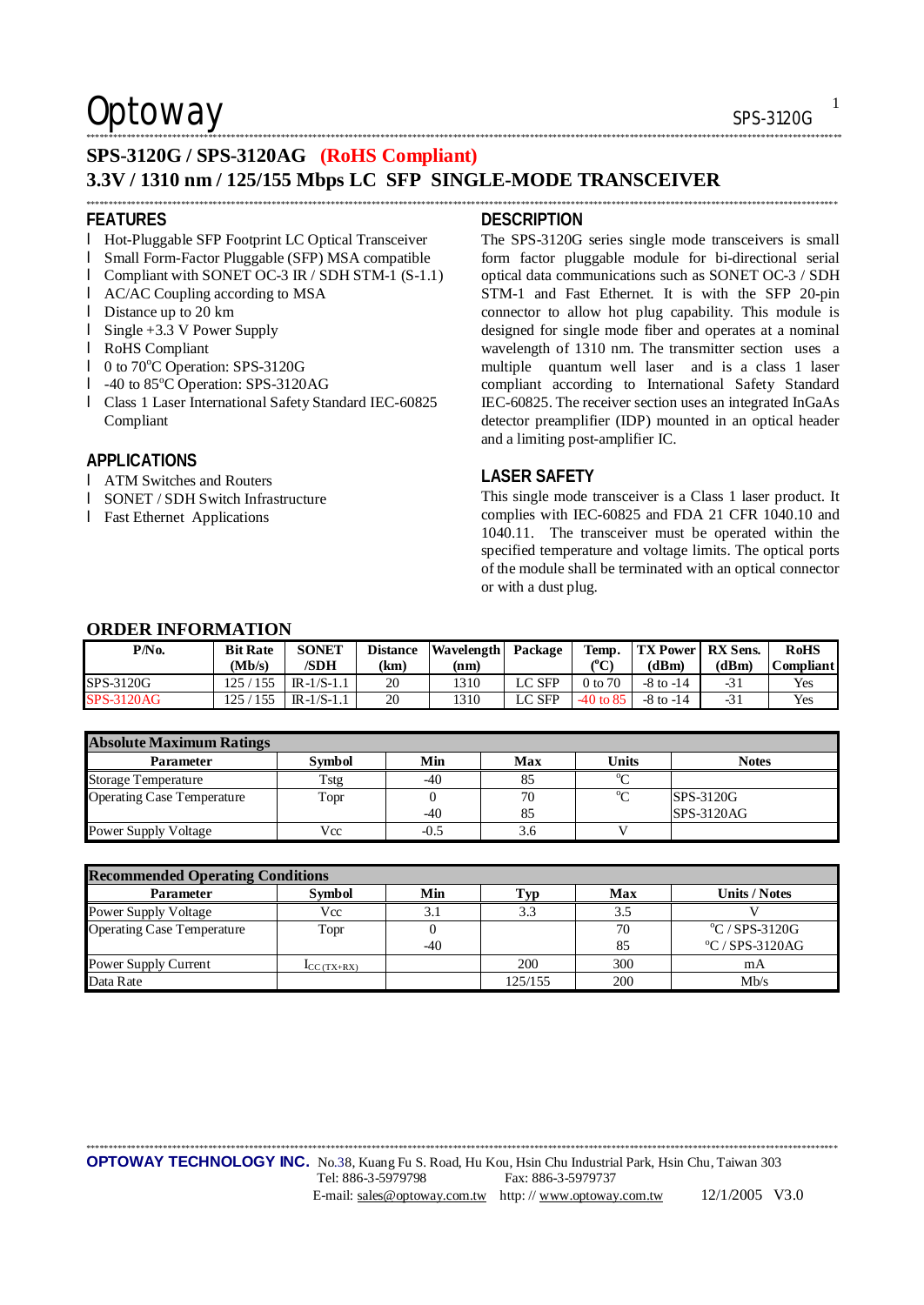# Optoway

 $\overline{2}$ 

| Transmitter Specifications ( $0^{\circ}$ C < Topr < 70 $^{\circ}$ C, 3.1V < Vcc < 3.5V) |                                                                    |          |      |                |              |                    |  |  |
|-----------------------------------------------------------------------------------------|--------------------------------------------------------------------|----------|------|----------------|--------------|--------------------|--|--|
| <b>Parameter</b>                                                                        | <b>Symbol</b>                                                      | Min      | Typ  | <b>Max</b>     | <b>Units</b> | <b>Notes</b>       |  |  |
| <b>Optical</b>                                                                          |                                                                    |          |      |                |              |                    |  |  |
| <b>Optical Transmit Power</b>                                                           | Po                                                                 | $-14$    |      | $-8$           | dBm          |                    |  |  |
| <b>Output Center Wavelength</b>                                                         | λ                                                                  | 1261     | 1310 | 1360           | nm           |                    |  |  |
| Output Spectrum Width                                                                   | Δλ                                                                 | ---      |      | 7              | nm           | RMS $(\sigma)$     |  |  |
| <b>Extinction Ratio</b>                                                                 | $E_R$                                                              | 8.2      |      | ---            | dB           |                    |  |  |
| Output Eye                                                                              | Compliant with Bellcore TR-NWT-000253 and ITU recommendation G.957 |          |      |                |              |                    |  |  |
| <b>Optical Rise Time</b>                                                                |                                                                    |          |      | 2              | ns           | 10 % to 90% Values |  |  |
| <b>Optical Fall Time</b>                                                                | tr                                                                 |          |      | $\overline{c}$ | ns           | 10 % to 90% Values |  |  |
| <b>Relative Intensity Noise</b>                                                         | <b>RIN</b>                                                         |          |      | $-120$         | dB/Hz        |                    |  |  |
| <b>Electrical</b>                                                                       |                                                                    |          |      |                |              |                    |  |  |
| Data Input Current - Low                                                                | $I_{IL}$                                                           | $-350$   |      |                | μA           |                    |  |  |
| Data Input Current - High                                                               | $I_{IH}$                                                           |          |      | 350            | μA           |                    |  |  |
| Differential Input Voltage                                                              | $V_{IH}$ - $V_{II}$                                                | 0.5      |      | 2.4            | V            | Peak-to-Peak       |  |  |
| TX Disable Input Voltage – Low                                                          | $T_{\text{DIS, L}}$                                                | $\Omega$ |      | 0.5            | V            | 2                  |  |  |
| TX Disable Input Voltage - High                                                         | $T_{\rm DIS, H}$                                                   | 2.0      |      | Vcc            | V            | $\overline{c}$     |  |  |
| <b>TX Disable Assert Time</b>                                                           | $T_{\text{ASSERT}}$                                                |          |      | 10             | us           |                    |  |  |
| TX Disable Deassert Time                                                                | <b>T</b> DEASSERT                                                  |          |      |                | ms           |                    |  |  |
| TX Fault Output Voltage -- Low                                                          | $T_{\text{FaultL}}$                                                | $\Omega$ |      | 0.8            | V            | 3                  |  |  |
| TX Fault Output Voltage -- High                                                         | $T_{\text{FaultH}}$                                                | 2.0      |      | $Vec{+}0.3$    | V            | 3                  |  |  |

1. Output power is power coupled into a  $9/125$  µm single mode fiber.

2. There is an internal 4.7K to 10K ohm pull-up resistor to VccTX.

3. Open collector compatible, 4.7K to 10K ohm pull-up to Vcc (Host Supply Voltage).

| Receiver Specifications ( $0^{\circ}$ C < Topr < 70°C, 3.1V < Vcc < 3.5V) |                 |          |       |             |              |                         |  |  |
|---------------------------------------------------------------------------|-----------------|----------|-------|-------------|--------------|-------------------------|--|--|
| <b>Parameter</b>                                                          | <b>Symbol</b>   | Min      | Typ   | Max         | <b>Units</b> | <b>Notes</b>            |  |  |
| <b>Optical</b>                                                            |                 |          |       |             |              |                         |  |  |
| Sensitivity                                                               | Sens            |          |       | $-31$       | dBm          | 4                       |  |  |
| Maximum Input Power                                                       | Pin             | -8       |       |             | dBm          | 4                       |  |  |
| Signal Detect -- Asserted                                                 | Pa              | ---      |       | $-31$       | dBm          | Transition: low to high |  |  |
| Signal Detect -- Deasserted                                               | Pd              | $-47$    | $- -$ |             | dBm          | Transition: high to low |  |  |
| Signal detect -- Hysteresis                                               |                 | 1.0      |       |             | dВ           |                         |  |  |
| Wavelength of Operation                                                   |                 | 1200     |       | 1600        | nm           |                         |  |  |
| <b>Electrical</b>                                                         |                 |          |       |             |              |                         |  |  |
| Differential Output Voltage                                               | $V_{OH}-V_{OL}$ | 0.6      |       | 2.0         |              |                         |  |  |
| Output LOS Voltage -- Low                                                 | $V_{OL}$        | $\Omega$ |       | 0.8         |              |                         |  |  |
| Output LOS Voltage -- High                                                | $V_{OH}$        | 2.0      |       | $Vec{+}0.3$ |              |                         |  |  |

4. Measured at  $2^{23}$ -1 PRBS at BER 1E-10.

5. Open collector compatible, 4.7K to 10K ohm pull-up to Vcc (Host Supply Voltage).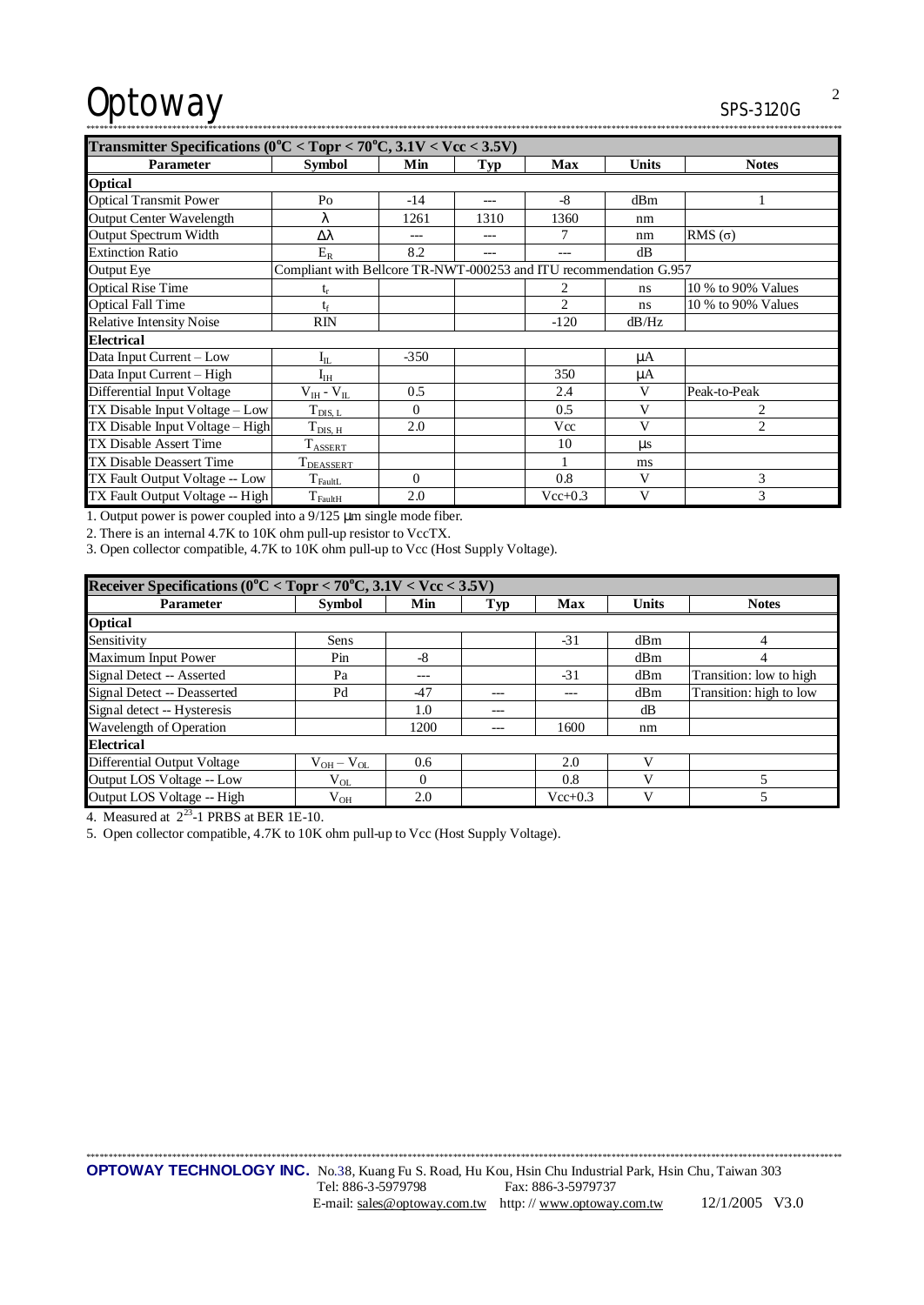## Optoway SPS-3120G

**CONNECTION DIAGRAM** 



\*\*\*\*\*\*\*\*\*\*\*\*\*\*\*\*\*\*\*\*\*\*\*\*\*\*\*\*\*\*\*\*\*\*\*\*\*\*\*\*\*\*\*\*\*\*\*\*\*\*\*\*\*\*\*\*\*\*\*\*\*\*\*\*\*\*\*\*\*\*\*\*\*\*\*\*\*\*\*\*\*\*\*\*\*\*\*\*\*\*\*\*\*\*\*\*\*\*\*\*\*\*\*\*\*\*\*\*\*\*\*\*\*\*\*\*\*\*\*\*\*\*\*\*\*\*\*\*\*\*\*\*\*\*\*\*\*\*\*\*\*\*\*\*\*\*\*\*\*\*\*\*\*\*\*\*\*\*\*\*\*\*\*\*\*\*\*

| <b>PIN</b>     | Signal Name       | Description                                                | PIN | Signal Name         | <b>Description</b>             |
|----------------|-------------------|------------------------------------------------------------|-----|---------------------|--------------------------------|
|                | <b>TX GND</b>     | <b>Transmitter Ground</b>                                  | 11  | <b>RX GND</b>       | Receiver Ground                |
| $\overline{c}$ | <b>TX</b> Fault   | <b>Transmitter Fault Indication</b>                        | 12  | <b>RX DATA OUT-</b> | Inverse Receiver Data Out      |
| 3              | <b>TX</b> Disable | Transmitter Disable (Module disables<br>on high or open)   | 13  | RX DATA OUT+        | Receiver Data Out              |
| 4              | MOD-DFE2          | Modulation Definition 2 – Two wires<br>serial ID Interface | 14  | <b>RX GND</b>       | Receiver Ground                |
| 5              | MOD-DEF1          | Modulation Definition 1 – Two wires<br>serial ID Interface | 15  | Vcc RX              | Receiver Power $-3.3V \pm 5\%$ |
| 6              | MOD-DEF0          | Modulation Definition 0 – Ground in<br>Module              | 16  | Vcc TX              | Transmitter Power - 3.3V±5%    |
| 7              | N/C               | Not Connected                                              | 17  | TX GND              | <b>Transmitter Ground</b>      |
| 8              | LOS               | Loss of Signal                                             | 18  | TX DATA IN+         | Transmitter Data In            |
| 9              | <b>RX GND</b>     | Receiver Ground                                            | 19  | TX DATA IN-         | Inverse Transmitter Data In    |
| 10             | <b>RX GND</b>     | Receiver Ground                                            | 20  | TX GND              | <b>Transmitter Ground</b>      |

### **Module Definition**

| Module Definition | MOD-DEF2         | MOD-DEF1         | MOD-DEF0         | Interpretation by Host   |
|-------------------|------------------|------------------|------------------|--------------------------|
|                   | PIN <sub>4</sub> | PIN <sub>5</sub> | PIN <sub>6</sub> |                          |
|                   | SDA              | SCL              | LV-TTL Low       | Serial module definition |
|                   |                  |                  |                  | protocol                 |

Module Definition 4 specifies a serial definition protocol. For this definition, upon power up, MOD-DEF(1:2) appear as no connector (NC) and MOD-DEF(0) is TTL LOW. When the host system detects this condition, it activates the serial protocol. The protocol uses the 2-wire serial CMOS E<sup>2</sup>PROM protocol of the ATMEL AT24C01A/02/04 family of components.

\*\*\*\*\*\*\*\*\*\*\*\*\*\*\*\*\*\*\*\*\*\*\*\*\*\*\*\*\*\*\*\*\*\*\*\*\*\*\*\*\*\*\*\*\*\*\*\*\*\*\*\*\*\*\*\*\*\*\*\*\*\*\*\*\*\*\*\*\*\*\*\*\*\*\*\*\*\*\*\*\*\*\*\*\*\*\*\*\*\*\*\*\*\*\*\*\*\*\*\*\*\*\*\*\*\*\*\*\*\*\*\*\*\*\*\*\*\*\*\*\*\*\*\*\*\*\*\*\*\*\*\*\*\*\*\*\*\*\*\*\*\*\*\*\*\*\*\*\*\*\*\*\*\*\*\*\*\*\*\*\*\*\*\*\*\*\*